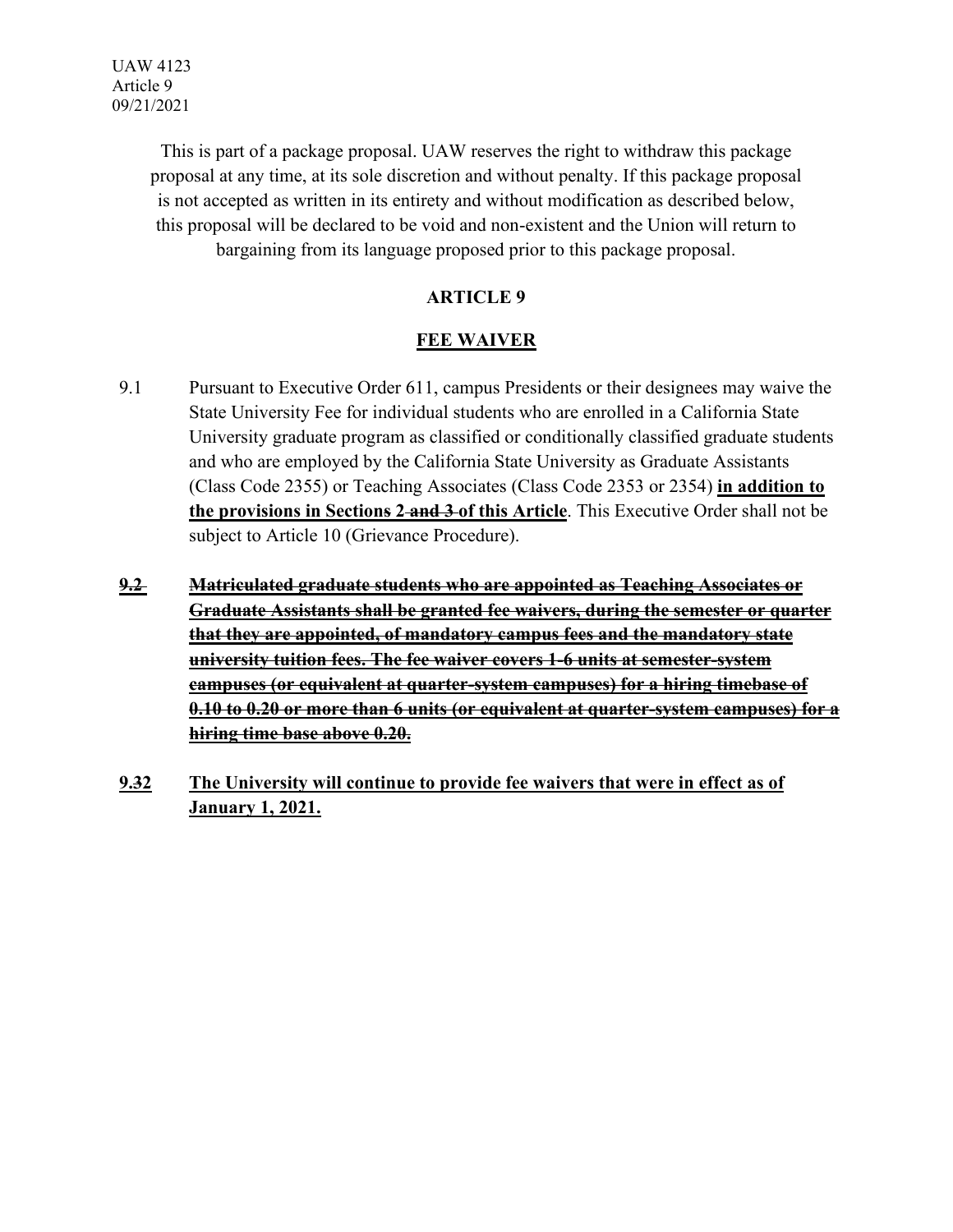UAW 4123 Article 18 09/21/2021

> This is part of a package proposal. UAW reserves the right to withdraw this package proposal at any time, at its sole discretion and without penalty. If this package proposal is not accepted as written in its entirety and without modification as described below, this proposal will be declared to be void and non-existent and the Union will return to bargaining from its language proposed prior to this package proposal.

#### **ARTICLE 18**

### **SALARY**

18.1 Salary schedules for employees shall be found in Appendix C and incorporated in this Agreement by reference. An employee shall be assigned a salary rate within the salary range of the appropriate classification. Teaching Associates and Graduate Assistants shall be assigned a monthly salary rate. Instructional Student Assistants shall be assigned an hourly salary rate. Appointment of an employee in the same or consecutive academic year(s) to the same classification in the same department or equivalent unit shall require the same or higher salary placement as in his/her previous appointment.

#### General Salary Increase

- 18.2 A General Salary Increase (GSI) is a negotiated percentage increase applied to the minimum and maximum rate on the salary schedule for all bargaining unit classifications and to the individual salary rates of all employees who are actively employed or in leave status on the effective date of the increase.
- 18.3 For fiscal year 2018/19**21/22**, the salary of each Teaching Associate employee shall be increased by 3**10**% effective July 1, 2018**2021**. **For Teaching Associate classifications with a minimum monthly salary rate less than \$3120 on a timebase of 1, as of July 1, 2021, the minimum monthly salary rate shall be increased to \$3120 on a timebase of 1, prorated according to timebase, effective July 1, 2021. The minimum monthly salary rate for Teaching Associate classifications greater than or equal to \$3120 on a timebase of 1, as of July 1, 2021, shall be increased by 5%, effective July 1, 2021. The maximum salary rate for Teaching Associates shall be increased by 5%, effective July 1, 2021.** The minimum and maximum salary rates for Teaching Associate classifications shall be increased by 3% effective July 1, 2018.
- 18.4 For fiscal year 2019/20**22/23**, the salary of each Teaching Associate shall be increased by 3**5**% effective July 1, 2019**2022**. **For Teaching Associate classifications with a minimum monthly salary rate less than \$3294 on a timebase of 1 as of July 1, 2022, the minimum monthly salary rate shall be increased to \$3294 on a timebase of 1,**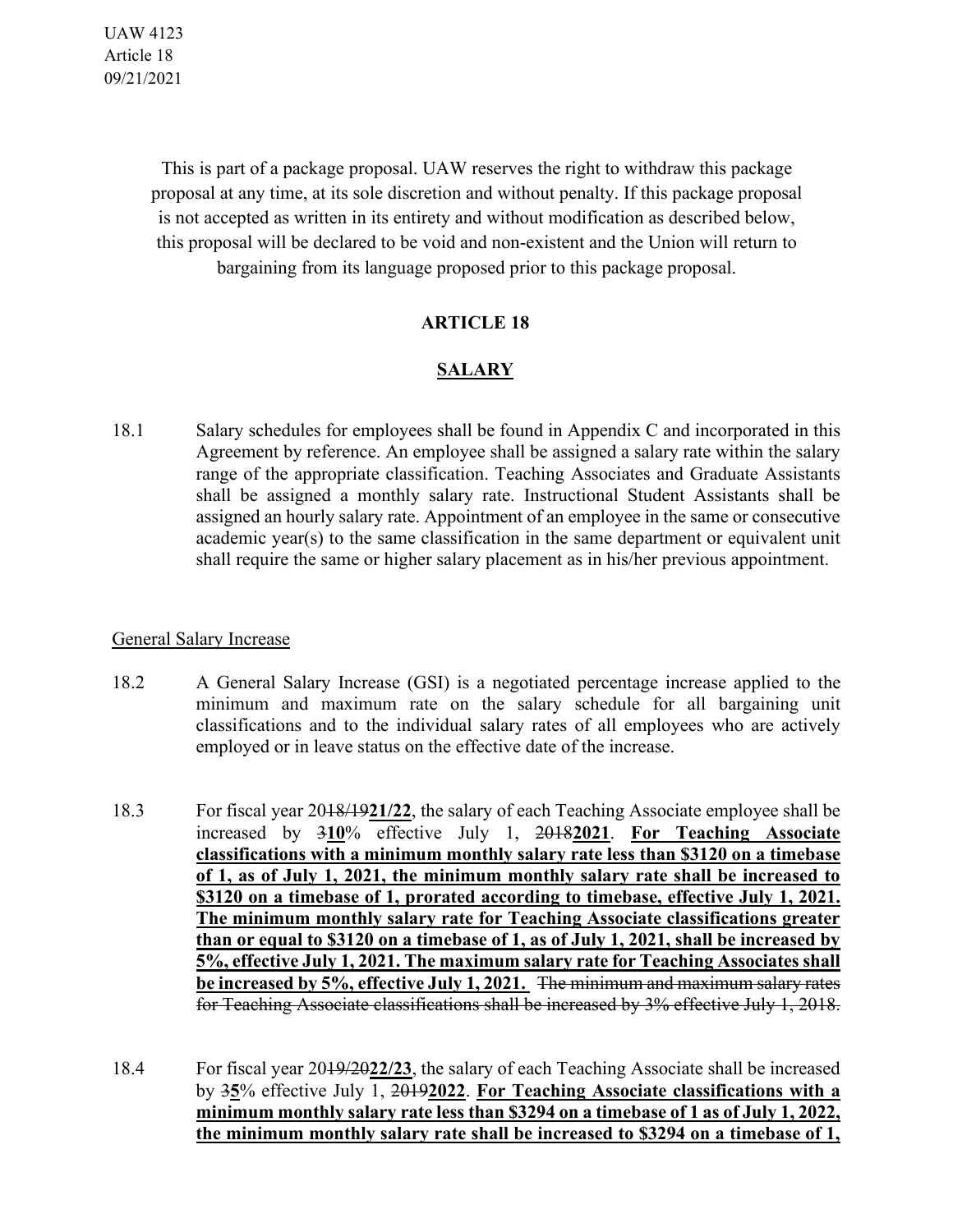**prorated according to timebase, effective July 1, 2022. For Teaching Associate classifications with a minimum monthly salary rate greater than or equal to \$3294 on a timebase of 1, as of July 1, 2022, the minimum monthly salary rate shall be increased by 5%, effective July 1, 2022. The maximum salary rate for Teaching Associates shall be increased by 5%, effective July 1, 2022.** The minimum and maximum salary rates for Teaching Associate classifications shall be increased by 3% effective July 1, 2019.

- 18.5 For fiscal year 2018/19**21/22**, the salary of each Graduate Assistant employee shall be increased by 3**10**% effective July 1, 2018**2021**. **The minimum monthly salary rate for Graduate Assistant employees shall be increased to \$3120 on a timebase of 1, prorated according to timebase, effective July 1, 2021. The maximum salary rate for Graduate Assistants shall be increased by 15%, effective July 1, 2021.** The minimum and maximum salary rates for Graduate Assistant employees in classification 2355 shall be increased by 3% effective July 1, 2018. The minimum salary rate for Graduate Assistant employees in Classifications 2325 and 2326 shall be increased by 7.39% effective July 1, 2018, and the maximum salary rate shall be increased by 3%.
- 18.6 For fiscal year 2019/20**22/23**, the salary of each Graduate Assistant employee shall be increased by 3**5**% effective July 1, 2019**2022**. **The minimum monthly salary rate for Graduate Assistants shall be increased to \$3294 on a timebase of 1, prorated according to timebase, effective July 1, 2022. The maximum salary rate for Graduate Assistants shall be increased by 5%, effective July 1, 2022.** The minimum and maximum salary rates for Graduate Assistant employees in classification 2355 shall be increased by 3% effective July 1, 2019. The minimum salary rate for Graduate Assistant employees in classifications 2325 and 2326 shall be increased by 3.72% effective July 1, 2019, and the maximum salary rate shall be increased by 3%
- 18.7 For fiscal year 2018/19**2021/22**, the salary rate of each Instructional Student Assistant shall be increased by \$0.25 (twenty-five cents) **\$1.00 (one dollar)** effective July 1, 2018**2021**. The minimum and maximum hourly rates for Instructional Student Assistants shall be increased by \$0.50 (fifty cents) **\$3.00 (three dollars)** per hour effective July 1, 2018**2021**.
- 18.8 For fiscal year 2019/20**2022/23**, the salary rate of each Instructional Student Assistant shall be increased by \$0.25 (twenty-five cents) **\$1.00 (one dollar)** effective July 1, 2019**2022**. The minimum and maximum hourly rates for Instructional Student Assistants shall be increased \$0.50 (fifty cents) **\$1.00 (one dollar)** per hour effective July 1, 2019**2022**.

### Direct Deposit

18.9 Employees who meet the eligibility criteria established by CSU policies shall be provided the option of direct deposit of their pay.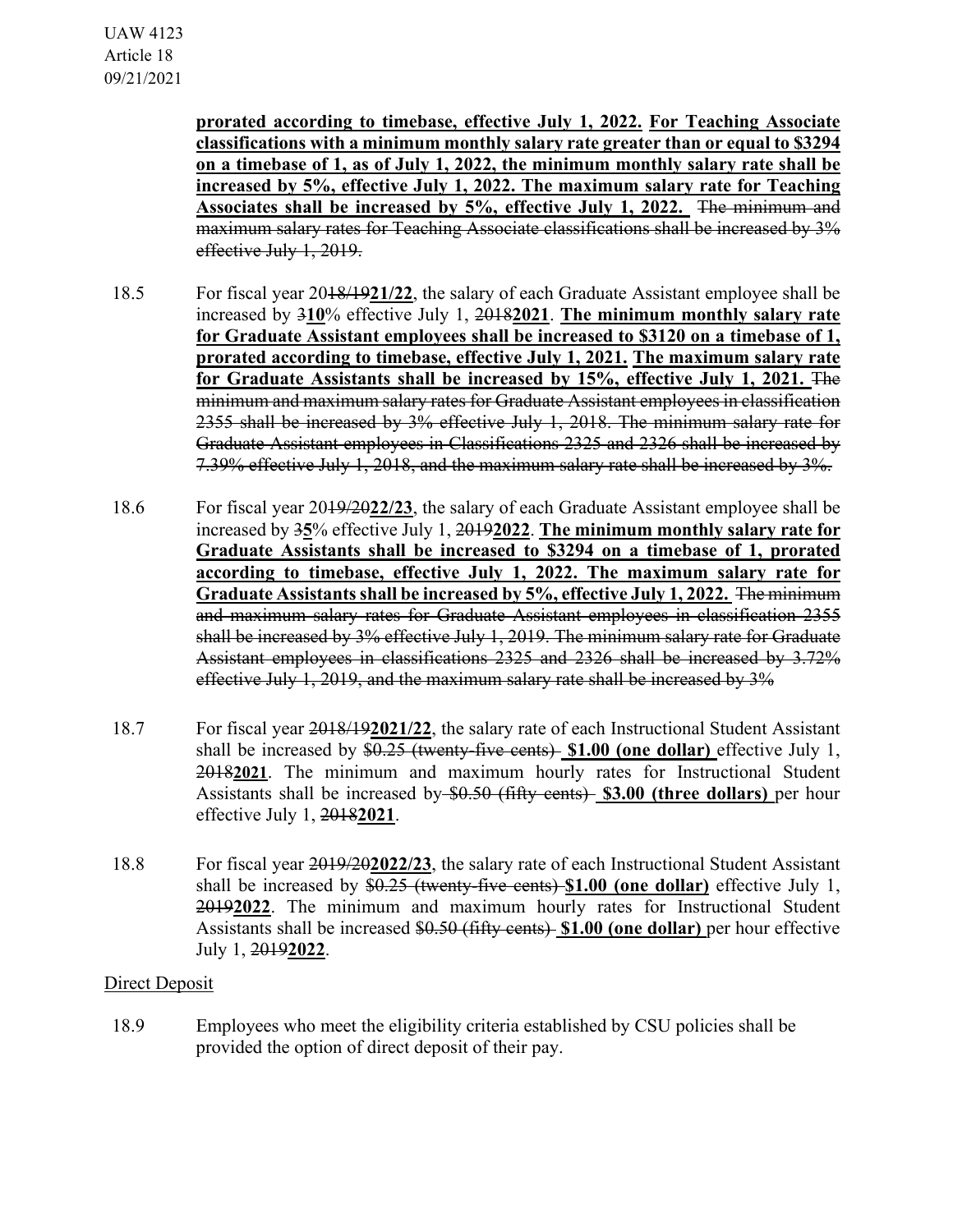This is part of a package proposal. UAW reserves the right to withdraw this package proposal at any time, at its sole discretion and without penalty. If this package proposal is not accepted as written in its entirety and without modification as described below, this proposal will be declared to be void and non-existent and the Union will return to bargaining from its language proposed prior to this package proposal.

### **ARTICLE 27**

# **DURATION**

- 27.1 Except as otherwise provided in this Agreement, this Agreement shall be effective upon its ratification by both parties. This Agreement shall remain in full force and effect up to and including September 30, 2020**2023**.
- 27.2 Except as specifically provided in this Agreement, neither party shall have any duty to meet and confer for the purpose of modifying terms and conditions of the Agreement.
- 27.3 Written notice shall be given by either party seeking to commence negotiations on a successor contract no earlier than February 1, 2020**2023**, and no later than March 1, 2020**2023**.
- 27.4 The parties shall exchange initial proposals no later than fourteen days before the March 2020**2023** CSU Board of Trustees Meeting.
- 27.5 As provided for in HEERA, any term(s) of this Agreement that carries an economic cost shall not be implemented until the amount required therefore is appropriated and made available to the CSU for expenditure for such purposes. If less than the amount is needed to implement this Agreement is appropriated and made available to the CSU for expenditure, the term(s) of this Agreement deemed by the CSU to carry economic cost shall automatically be subject to the meet and confer process.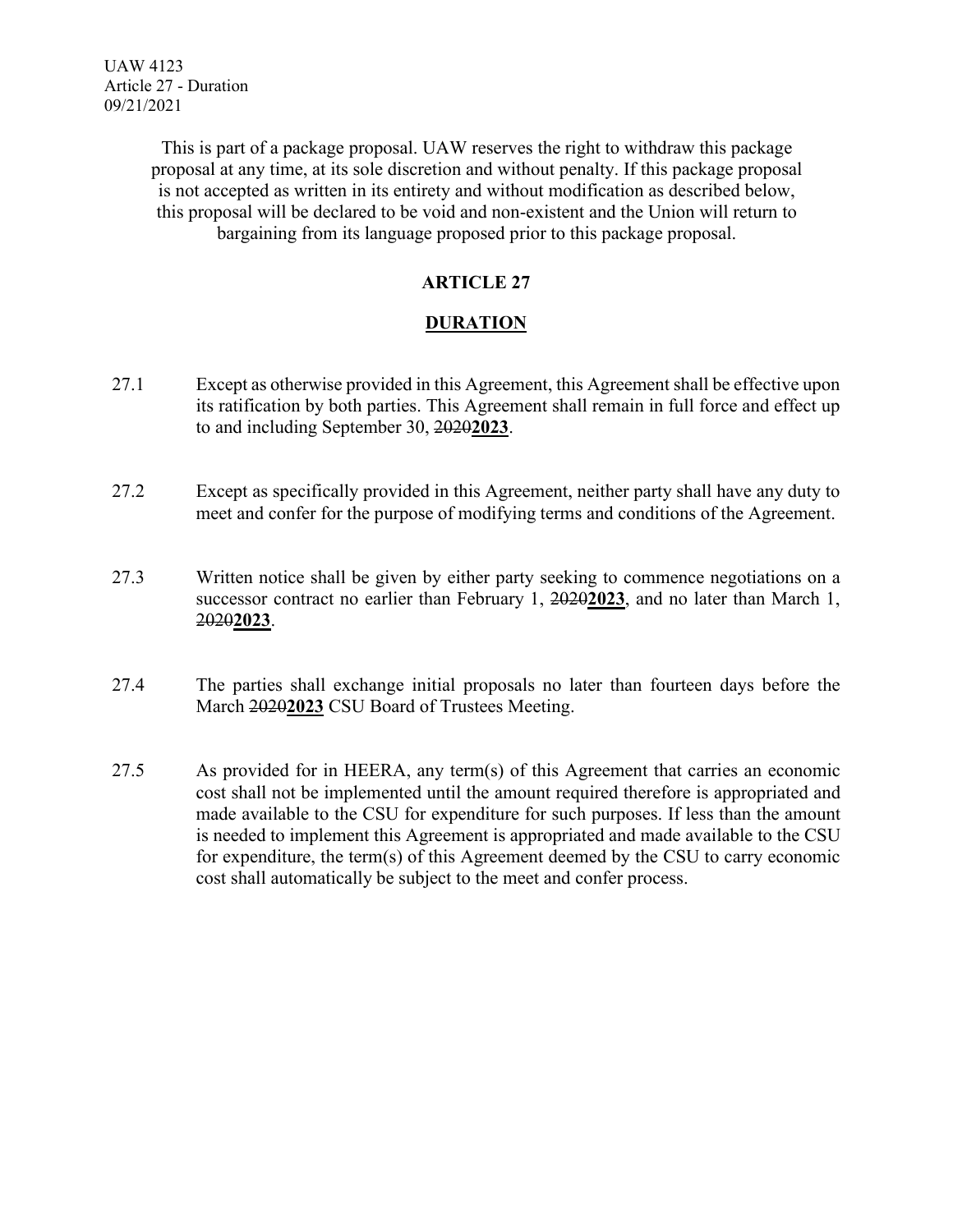UAW 4123 Article XX International and Immigrant Support 09/21/2021

> This is part of a package proposal. UAW reserves the right to withdraw this package proposal at any time, at its sole discretion and without penalty. If this package proposal is not accepted as written in its entirety and without modification as described below, this proposal will be declared to be void and non-existent and the Union will return to bargaining from its language proposed prior to this package proposal.

# **Article XX**

#### **International and Immigrant support**

- **XX.1 Academic Student Employees shall have a right to five (5) paid days of leave per year in order to attend visa and immigration proceedings and biometrics appointments for the employee and the employee's family.**
- **XX.2 For those Academic Student Employees who pay a SEVIS fee and a nonimmigrant visa application fee to attend their current program at the CSU and who are employed as Academic Student Employees in the term in which they matriculate in their current program, the SEVIS fee and the non-immigrant visa application fee paid by the Academic Student Employee will be reimbursed upon request and proof of payment unless that fee/those fees has/have already been paid or reimbursed by another source.**
- **XX.32 Effective 2021/2022 Academic Year, the University shall establish an International and Immigrant Academic Student Employee Accounting and Legal Assistance Fund in the amount of \$10,000 per academic year. Academic Student Employees who are resident or non-resident aliens for tax purposes may apply for reimbursement from the fund of any out-of-pocket tax-related and legal expenses. Distribution of any funds shall be made in accordance with procedures, policies and requirements established by the Union.**